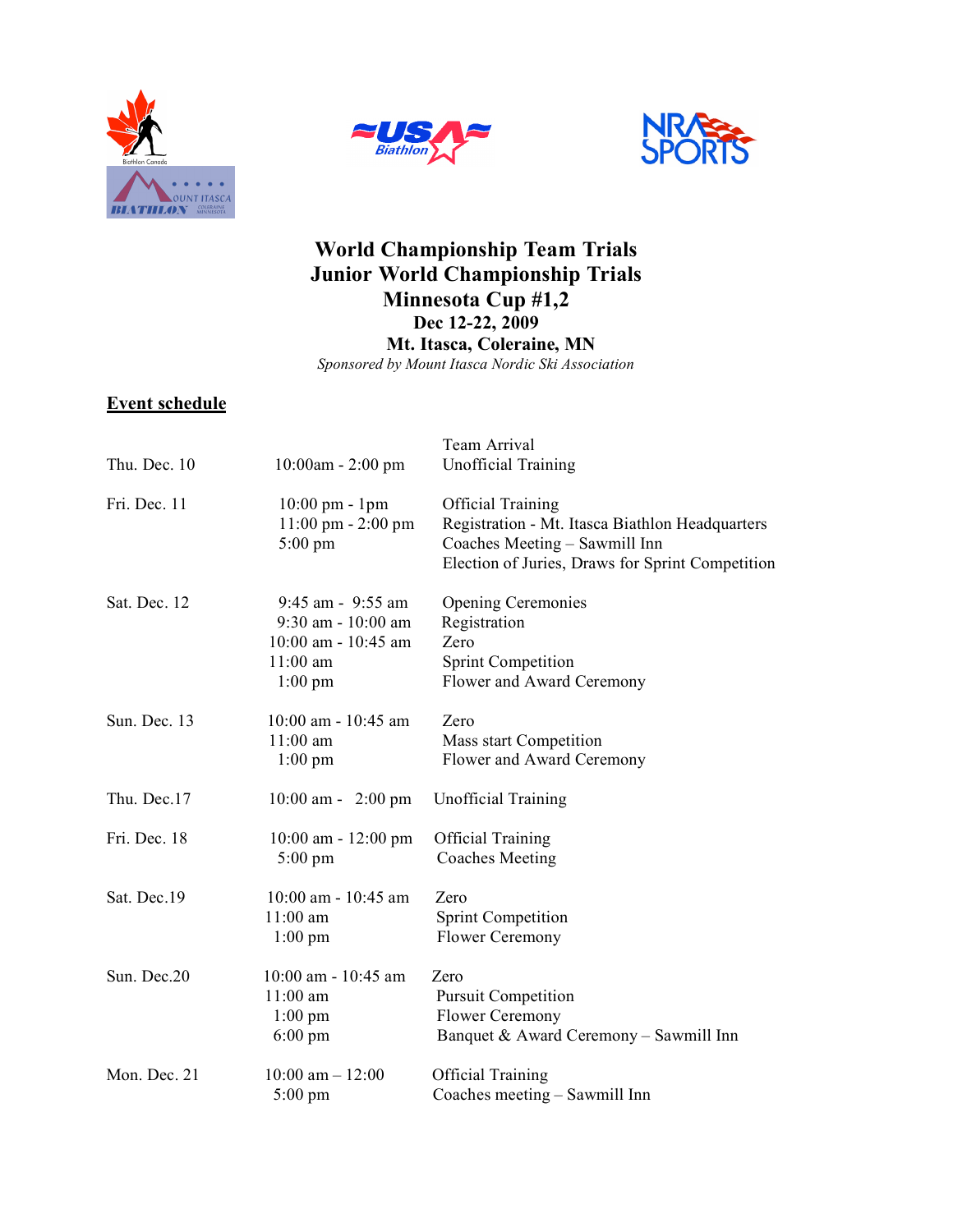| Tues. Dec. 22 | $9:00 \text{ am} - 9:45 \text{ am}$ | Zero                           |
|---------------|-------------------------------------|--------------------------------|
|               | $10:00 \text{ am}$                  | <b>Sprint Competition</b>      |
|               | $12:00 \text{ am}$                  | <b>Flower Ceremony</b>         |
|               | $3:00 \text{ pm}$                   | Announcement of the World Team |

Changes to format will be posted at www.minnesotabiathlon.com

- **Travel:** Grand Rapids/Coleraine area is 180 miles north of the Minneapolis/St. Paul, about 3½ hours of driving time; 75 miles NW of Duluth, and 300 miles S of Winnipeg.
- **Directions:** From downtown Grand Rapids, take Hwy 169 North, traveling east out of Grand Rapids to Coleraine, about 6 miles. When entering Coleraine, turn left at Curly Ave – follow the Ole N. Mangseth Ski Jump signs. Go past the arena, left on Cty Rd 61 for  $\frac{1}{2}$  mile. Turn left into the Mt. Itasca driveway – stay left at the Y.
- **Housing:** Group rates for team accommodations can be made at the Sawmill Inn, 2301 Pokegama Ave S. (Hwy 169 S), Grand Rapids. www.sawmillinn.com, (800) 667-7508, (218) 326- 8501. Limited rooms are available: please refer to "Biathlon Rate" when making reservations.

For other hotel accommodations: contact the Grand Rapids Convention & Visitors Bureau, 218-326-9607, 1-800-355-9740 or http://www.visitgrandrapids.com/vacations/lodging/motels/index.html

#### **Entry Fee:**

 **World Team Trials (12/12-12/22):**

\$150.00 (U.S. Dollars) for 5 races (incl. banquet), \$30.00 (U.S. Dollars) for 1 race  **Junior World Championship Trials (12/19-12/22):**

 \$100.00 (U.S. Dollars) for 3 races (incl. banquet), \$30.00 (U.S. Dollars) for 1 race  **Minnesota Cup (12/12-22):** Seniors/Masters \$25 per race. Junior/Youth/Boys/Girls \$30.00 (U.S. Dollars) for 2 races, \$20.00 (U.S. Dollars) for 1 race

### **Trail Fee : Unofficial training \$6.00/day**

**Registration***:* Please complete Competitor Entry Form, with registration fee (U.S. Dollars) and mail to: **Mt. Itasca Nordic Ski Association P.O. Box 813 Grand Rapids, MN 55744** 

*All competitors are required to be USBA or Biathlon Canada members in order to participate in races. Membership information for USBA is available at www.usbiathlon.org Registration with check (U.S. Dollars) due by December 4, 2009*  Coaches should also include a team entry form (attached).

For further race information, contact:

Petra Cervenkova, Race Secretary, pcervenkova@hotmail.com 218-999-5046 home, 218-256-8938 cell Vladimir Cervenka, Chief of Competition, cervenkv@gmail.com , 218-256-8323 cell Piotr Bednarski, Technical Delegate: MNbiathlon@aol.com, 952/237-0765 cell Hotel, travel information: www.visitgrandrapids.com 218-326-9607, 1-800-355-9740 MN Biathlon www.minnesotabiathlon.com U.S. Biathlon Association www.usbiathlon.org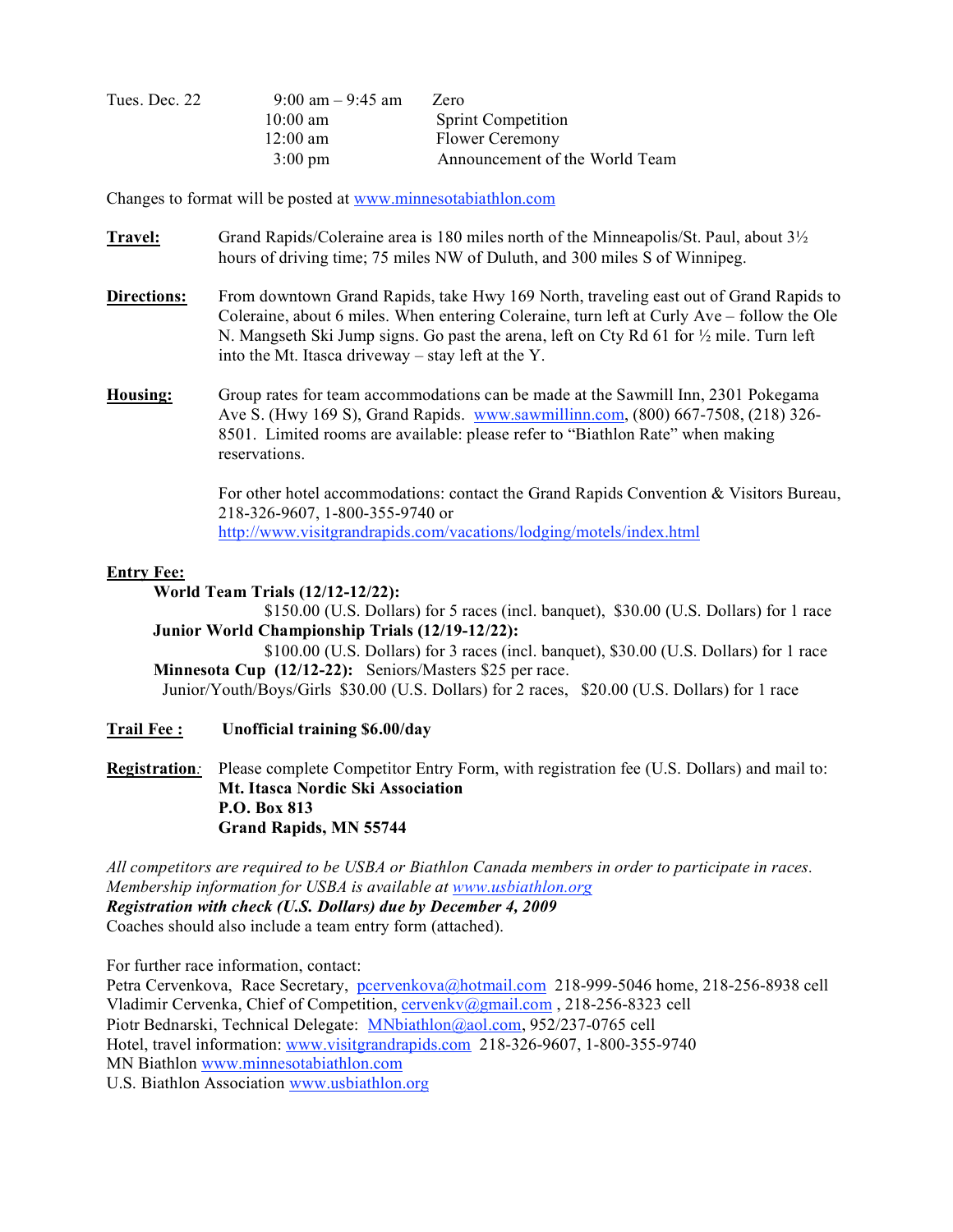



# **Competitor Entry Form**

**World Team Trials Junior World Championship Trials Minnesota Cup #1,2**

Dec 12-22, 2009

*Pre-registration with payment due December 4, 2009* 

| Last Name: Sex: M/F                                                                                                                                  |                                                                                                                                                  |                                                                                                                                                                                                                                                                                                                                                                      |  |
|------------------------------------------------------------------------------------------------------------------------------------------------------|--------------------------------------------------------------------------------------------------------------------------------------------------|----------------------------------------------------------------------------------------------------------------------------------------------------------------------------------------------------------------------------------------------------------------------------------------------------------------------------------------------------------------------|--|
|                                                                                                                                                      |                                                                                                                                                  | Address: _______________________City: ____________________State: ____Zip_______Country _____                                                                                                                                                                                                                                                                         |  |
|                                                                                                                                                      |                                                                                                                                                  |                                                                                                                                                                                                                                                                                                                                                                      |  |
|                                                                                                                                                      |                                                                                                                                                  |                                                                                                                                                                                                                                                                                                                                                                      |  |
|                                                                                                                                                      |                                                                                                                                                  |                                                                                                                                                                                                                                                                                                                                                                      |  |
|                                                                                                                                                      |                                                                                                                                                  |                                                                                                                                                                                                                                                                                                                                                                      |  |
| Race:<br>$\Box$ Sprint – Saturday, Dec. 12 $\Box$ Mass Start – Sunday, Dec. 13<br>$\Box$ Sprint – Saturday, Dec. 19 $\Box$ Pursuit – Sunday, Dec. 20 |                                                                                                                                                  | $\Box$ Sprint – Tuesday, Dec. 22                                                                                                                                                                                                                                                                                                                                     |  |
| Class/Age:<br>$\Box$ Men /open<br>$\Box$ Junior men: 19-20 years<br>$\Box$ Youth men: 17-18 years<br>$\Box$ Boys: 14-16 years<br>$\Box$ Masters Men  | $\Box$ Women / open<br>$\Box$ Junior women: 19-20 years<br>$\Box$ Youth women: 17-18 years<br>$\Box$ Girls: 14 -16 years<br>$\Box$ Masters Women |                                                                                                                                                                                                                                                                                                                                                                      |  |
| <b>Entry Fees:</b><br>Minnesota Cup (12/12-22) Seniors/Masters $\Box$ \$ 25 per race                                                                 |                                                                                                                                                  | <b>World Team Trials (12/12-12/22)</b> $\Box$ \$150.00 (U.S. Dollars) for 5 races $\Box$ \$30.00 (U.S. Doll.) for 1 race<br><b>Junior World Championship Trials (12/19-12/22)</b> $\Box$ \$100.00 (U.S. Doll) for 3 races $\Box$ \$30.00 for 1 race<br>Minnesota Cup (12/12-22) Juniors/Youth/Boys/Girls $\Box$ \$30.00 (U.S. Doll) for 2 races $\Box$ \$20.00 for 1 |  |
| Please enclose payment with registration form. Mail to: Mt. Itasca Nordic Ski Association,                                                           |                                                                                                                                                  | Total amount enclosed: \$ U.S. Dollars. Checks payable to Mt. Itasca Nordic Ski Association.                                                                                                                                                                                                                                                                         |  |

**P.O. Box 813 Grand Rapids, MN 55744**

#### **WAIVER AND RELEASE OF LIABILITY**

Identification of risk. I,  $\mu$ ,  $\mu$ ,  $\mu$ ,  $\mu$ ,  $\mu$ ,  $\mu$ ,  $\mu$ ,  $\mu$ ,  $\mu$ ,  $\mu$ ,  $\mu$ ,  $\mu$ ,  $\mu$ ,  $\mu$ ,  $\mu$ ,  $\mu$ ,  $\mu$ ,  $\mu$ ,  $\mu$ ,  $\mu$ ,  $\mu$ ,  $\mu$ ,  $\mu$ ,  $\mu$ ,  $\mu$ ,  $\mu$ ,  $\mu$ ,  $\mu$ ,  $\mu$ ,  $\mu$ ,  $\mu$ ,  $\mu$ ,  $\mu$ involves risks of serious injury, including permanent disability and death. I understand that these injuries might result not only form my actions, but the actions, inactions, or negligence of others.

Assumption of risk. I agree that I am responsible for my safety while participating in biathlon training and competition. I assume all risks, both known and unknown, connected with my participation.

Waiver. Being aware of the risks and willing to assume them, I waive, release and hold harmless Mount Itasca Nordic Ski Association, Minnesota Biathlon, Biathlon Community Development Programs, United States Biathlon Association, Mount Itasca Ski and Outing, City of Coleraine, their affiliate clubs, volunteers, directors, officers, employees, coaches, sponsors, advertisers, and owners/lessors of used premises from all claims for liability, injury, loss, or damage connected with my participation in biathlon training and competition. I intend for this waiver and release to also apply to my relatives, personal representatives, heirs, beneficiaries, next of kin, and assigns.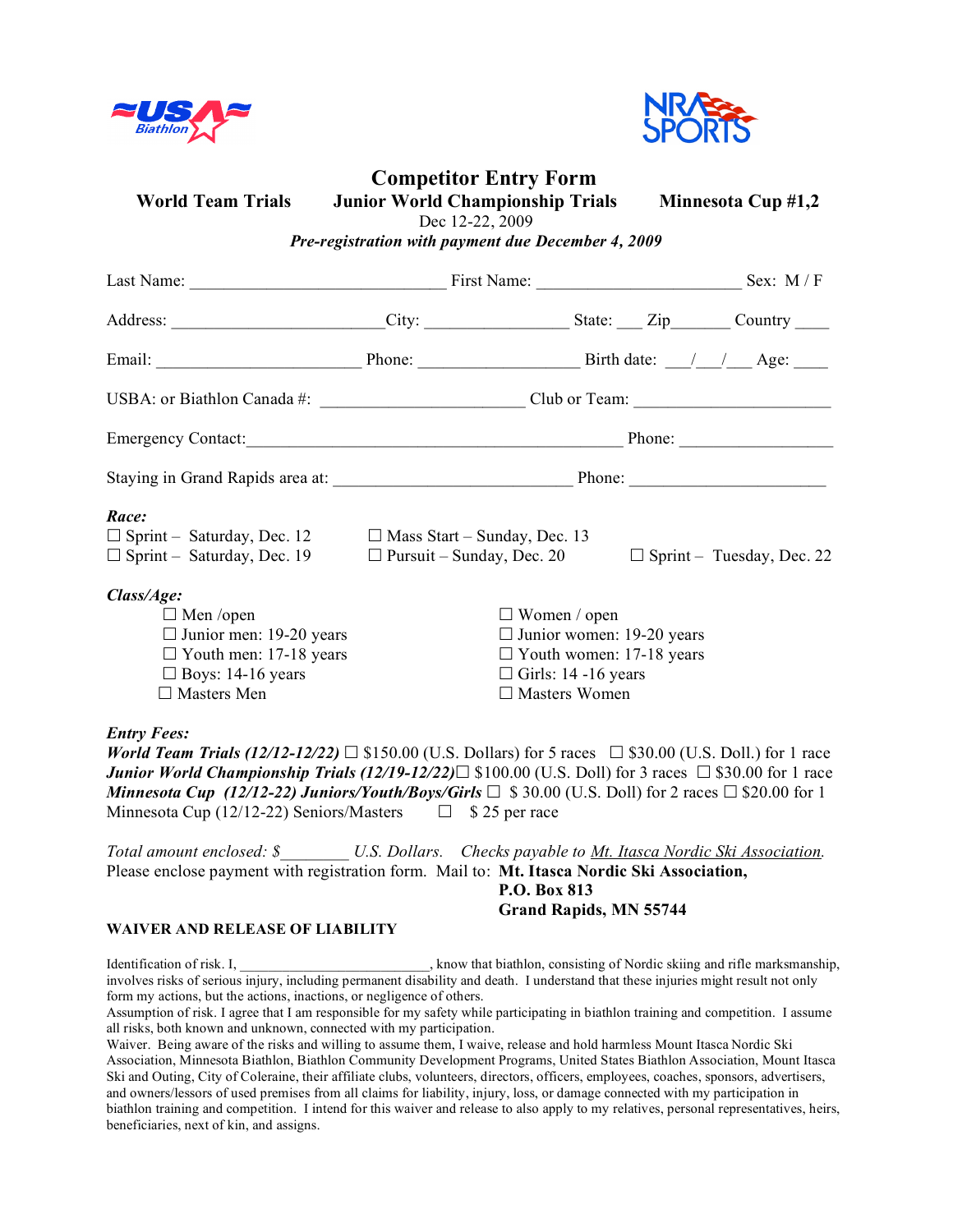Insurance. I currently have, and agree to maintain through ht time I participate, sufficient medical and accident insurance. I understand that this is my responsibility and release anyone from providing it for me. I have read this agreement carefully, understand that I give up substantial rights by signing it, and sign it voluntarily.

Participant's signature

\_\_\_\_\_\_\_\_\_\_\_\_\_\_\_\_\_\_\_\_\_\_\_\_\_\_\_\_\_\_\_\_\_\_\_\_\_ Date \_\_\_\_\_\_\_\_\_\_\_\_\_\_\_\_\_\_\_\_

#### **For Participants under age 18:**

Parent/guardian's signature

I consent to the above person's participation in biathlon training and competitions. I acknowledge that I assume all risks, known and unknown, and waive all claims in advance.

\_\_\_\_\_\_\_\_\_\_\_\_\_\_\_\_\_\_\_\_\_\_\_\_\_\_\_\_\_\_\_\_\_\_\_\_\_ Date \_\_\_\_\_\_\_\_\_\_\_\_\_\_\_\_\_\_\_\_\_





**Team Entry Form** (for Coaches) **World Championships Team Trials**